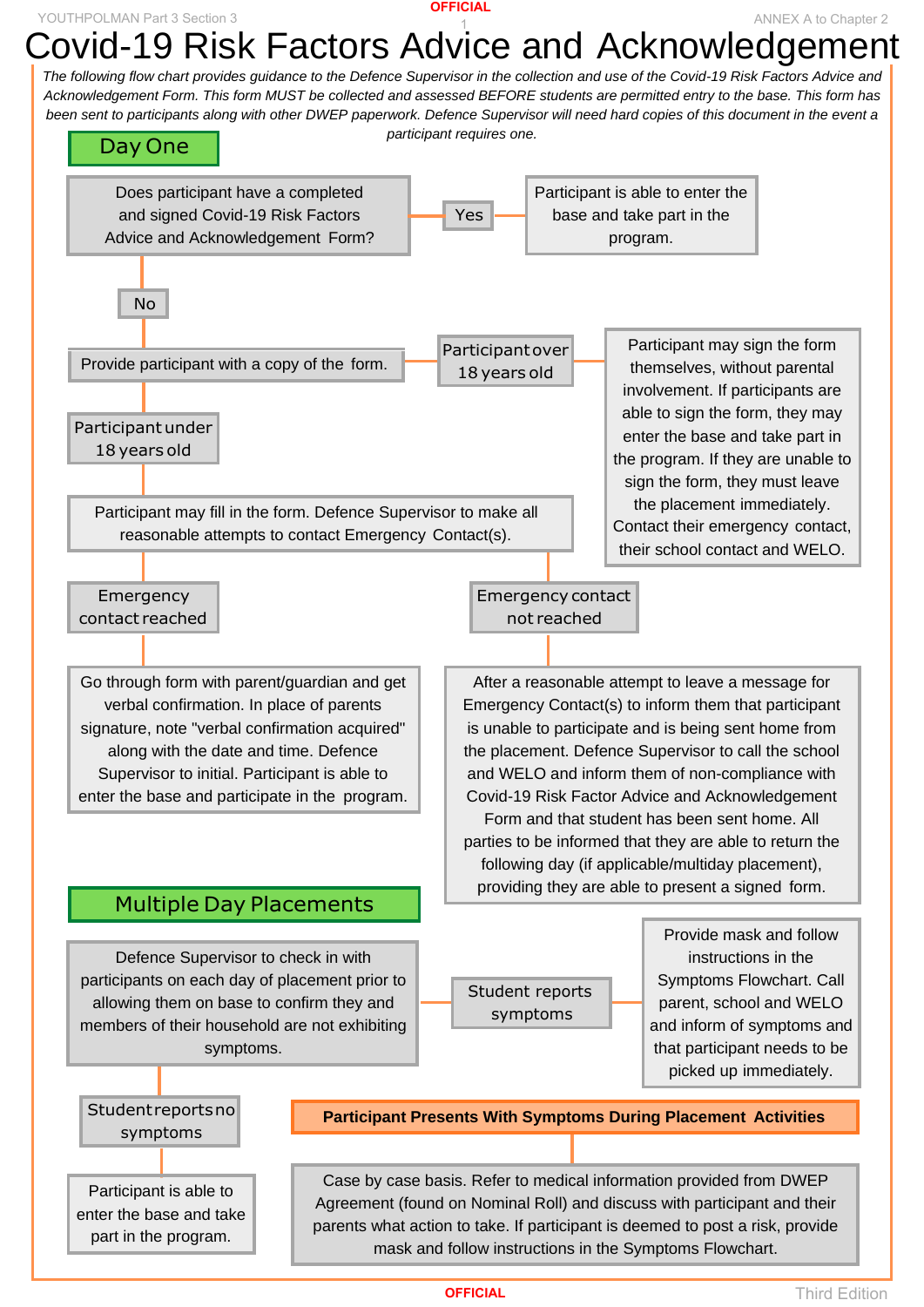## YOUTHPOLMAN Part 3 Section 3  $\overline{2}$  Annex A to Chapter 2



**OFFICIAL**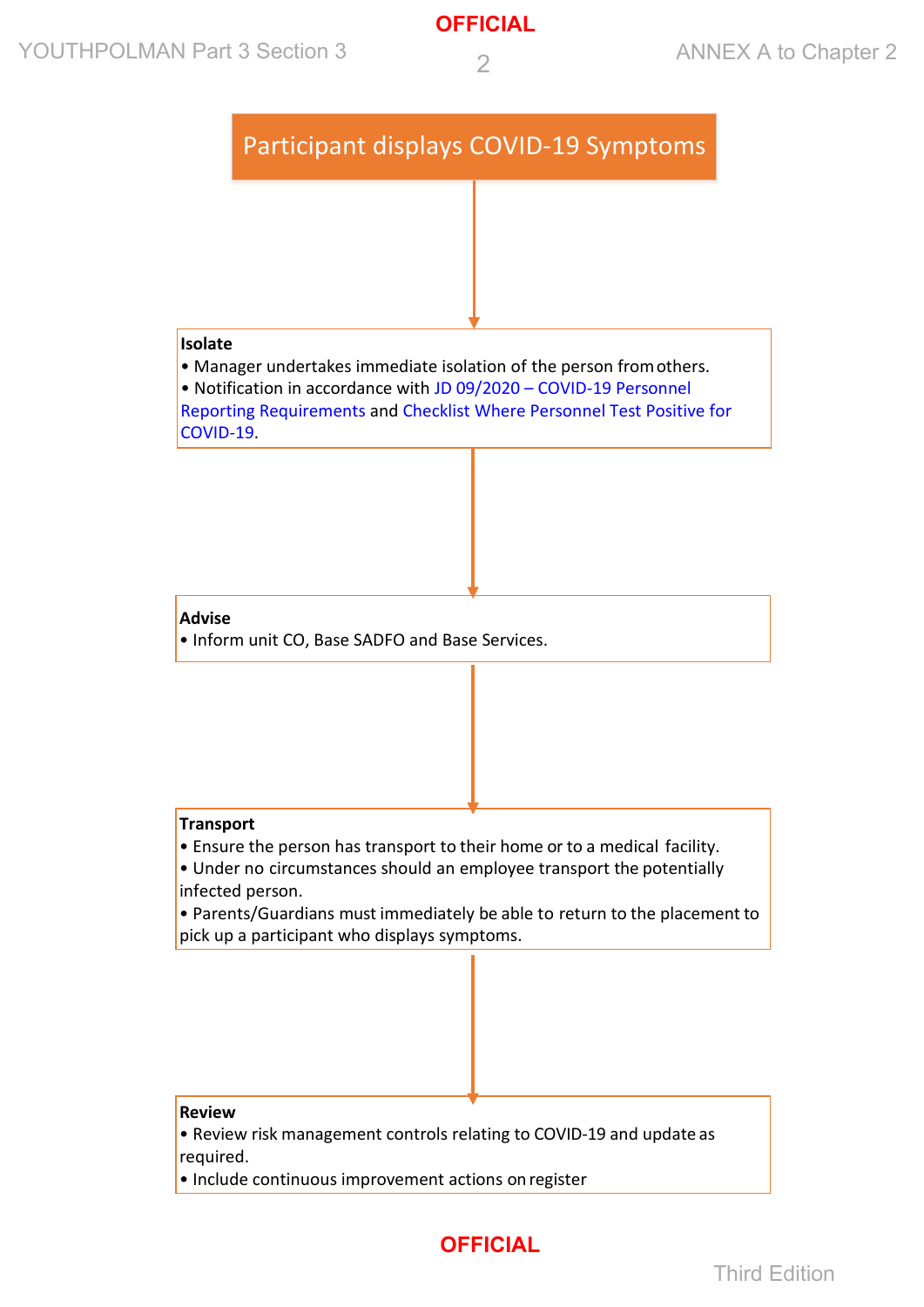#### **COVID-19 Risk Factors Advice**

**It is a condition of attending this Defence Work Experience Placement that all participants read this advice and sign the COVID-19 Risk Factors Advice Acknowledgement Form.**

In order to protect work experience participants and Defence personnel from the risk of exposure to COVID-19, Defence has put in place a number of measures to meet the government's COVID-safe principles.

In addition to measures such as adapting the program to ensure physical distancing, provision of information and supply of hand sanitiser and cleaning products, Defence has introduced some health related pre-conditions for participation in work experience placements.

It is a condition of attending this placement, that you advise Defence that none of the following risk factors have occurred for you, or any members of your household, **in the last 14 days:**

#### **In the last 14 day, you have not:**

- Had contact with a confirmed (active) case of COVID-19
- Returned from overseas
- Travelled interstate (to or from an area where border restrictions and quarantine measures apply, or that location is considered an "exposure site' for COVID-19 transmission)
- Been directed to self-isolate or quarantine following advice from a national/state-based COVID-19 hotline or a registered medical/nursing practitioner
- Experienced ANY of the following symptoms fever; cough; shortness of breath or difficulty breathing; sore throat; runny nose; fatigue; chills or sweats; loss of sense of smell . Note – this also applies to any member of your household.

If any of these factors have occurred, you will not be able to participate in the placement for your safety and the safety of others involved in the program. Please note that if you withdraw from the placement due to current risk factors, this will not exclude you from future placements.

If you present at the placement exhibiting flu-like symptoms, you will not be able to enter the base or participate in the placement. Your emergency contact will be contacted and asked to take you home.

If you have any questions about this *COVID19 Risk Factors Advice*, please contact the Work Experience Liaison Officer.



Third Edition